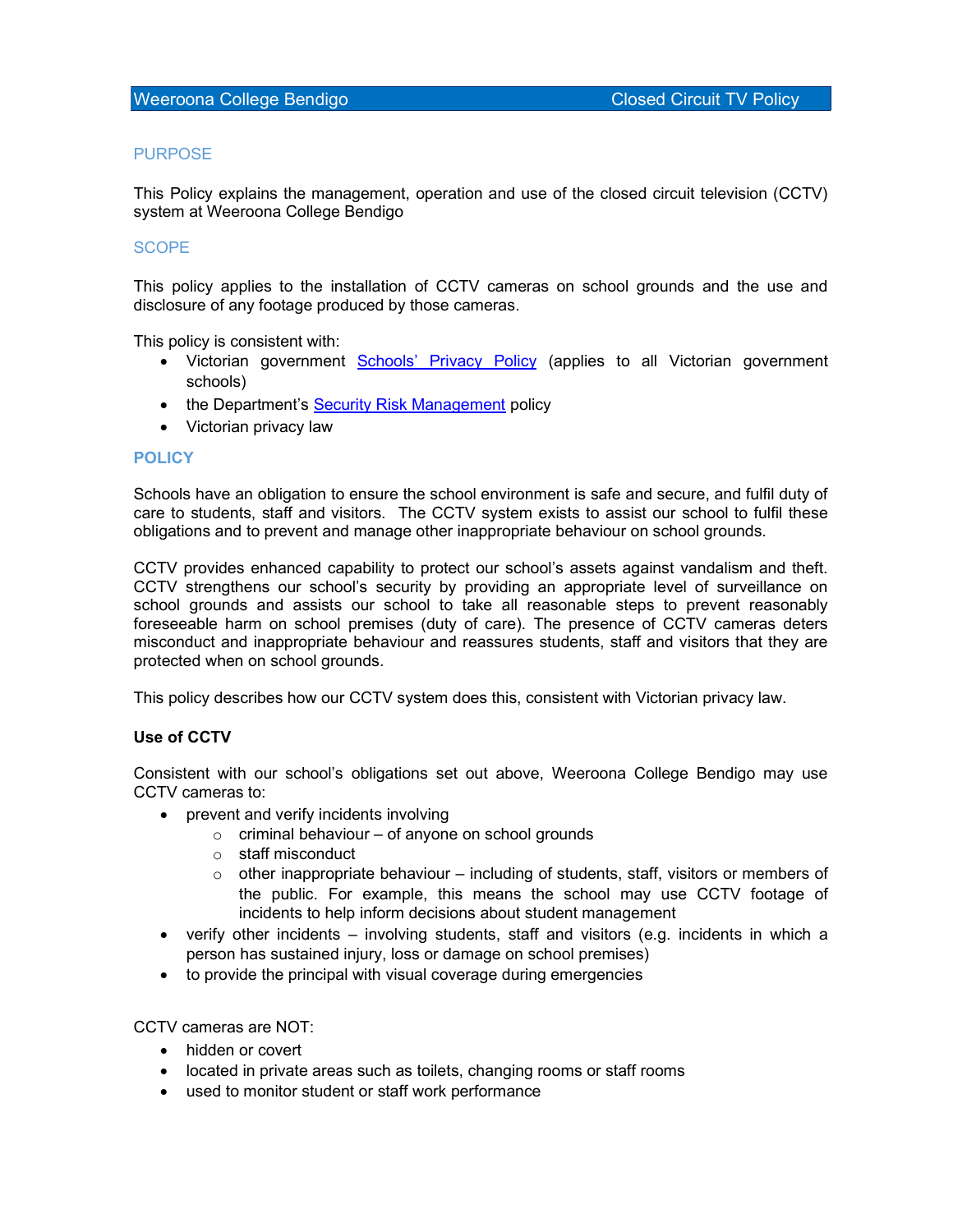### Location of CCTV cameras in our school

In our school, CCTV cameras are located in:

- school entrances
- ovals
- playgrounds

A notice is placed around the College which alerts people to the presence of the camera and this CCTV Policy.

# Access to CCTV footage

CCTV footage is only accessed for the purposes set out in this policy (see 'Use of CCTV footage') and only by the following people:

- 1. the principal or nominee, including people explicitly authorised by the principal
- 2. central and regional Department staff, when required to assist the school for an above purpose
- 3. any other people permitted by law.

# Showing footage to staff, students and/or their parents involved in incidents

When using CCTV for the purposes listed in this policy under the heading 'Use of CCTV' and only when appropriate, the principal may show specific footage of an incident to those directly involved, including relevant staff, students and/or their parents.

This means that any person on school premises may be captured on CCTV footage of an incident that the principal may subsequently show to staff, students and/or their parents.

The school cannot give copies of CCTV footage to staff, students, parents or any other parties. Any requests for a copy of CCTV footage must be made to the Department's Freedom of Information Unit, as set out below.

# Managing and securing the CCTV system

The principal or their nominee is responsible for managing and securing the CCTV system including:

- 1. operation of the CCTV system and ensuring it complies with this policy
- 2. considering the appropriate location and use of cameras and method for storing CCTV footage
- 3. maintaining and upgrading cameras when required.

# Ownership of CCTV footage

The Department of Education and Training (the Department) owns our school's CCTV systems and CCTV footage.

# Disclosure of CCTV footage

Our school may only disclose CCTV footage externally (i.e. external to the Department) as described in this policy or otherwise when permitted by law.